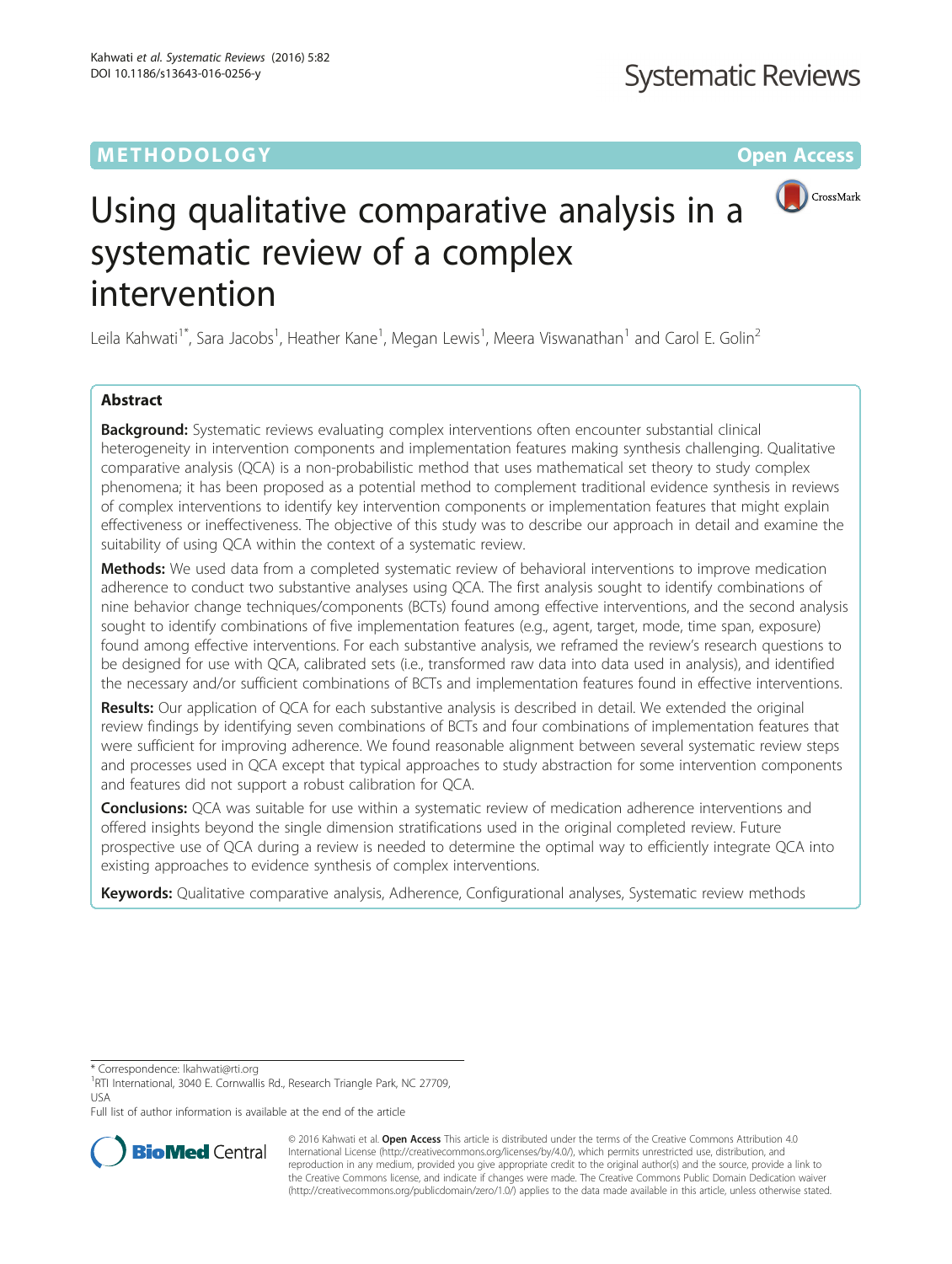#### Background

Systematic reviews evaluating complex or multicomponent interventions often encounter substantial clinical heterogeneity in intervention components, settings, and populations studied, which often contribute to heterogeneity of effect size. Complex interventions are those that include multiple components that often but do not necessarily interact with each other [\[1](#page-11-0)–[4](#page-11-0)]. The UK Medical Research Council suggests that characteristics such as the number and difficulty of behaviors required by those delivering or receiving the intervention, the number and variability of targeted outcomes, and the degree of flexibility of tailoring of the intervention all contribute to an intervention's complexity [[5](#page-11-0)]. In addition to the number of components an intervention has, complexity can also refer to properties of the system in which an intervention is implemented, such as setting, number of actors involved, and intervention target characteristics [\[6, 7\]](#page-11-0). Further, an intervention may employ multiple and varied implementation strategies [[7\]](#page-11-0). As a result of these myriad sources of potential variation, complex interventions with a common underlying purpose may differ quite substantially from each other in form or function when implemented.

Accordingly, systematic review investigators face substantial methodological challenges to synthesizing bodies of evidence comprised of complex interventions [[7\]](#page-11-0). Estimating summary effects via quantitative synthesis is often not possible because of heterogeneity. Reviewers may ignore underlying variation by only addressing an overall question of effectiveness (e.g., do these types of interventions work?), or reviewers may stratify the synthesis based on one or more aspects of variation, such as a specific intervention component, outcome, population, or setting [[7\]](#page-11-0). However, multicomponent interventions with interdependent components may not be suitable for separation into distinct components, and assumptions about linear and additive effects of multiple components may not be valid [[8\]](#page-11-0). Methods that can systematically explore heterogeneity based on an assumption of causal complexity and that can provide an analytic link between heterogeneity and outcomes would offer an enhancement to current systematic review methods.

Qualitative comparative analysis (QCA) is a caseoriented method to study complex phenomena originating from the comparative social sciences [[9](#page-11-0)]; it has been proposed as a potential method for synthesizing evidence within systematic reviews [\[7](#page-11-0), [10](#page-11-0)]. QCA uses mathematical set theory, which is the branch of mathematical logic that studies the properties of sets, to examine set relationships between combinations of condition sets (cf., explanatory variables) present among cases and an outcome set (cf., dependent variable). QCA can be useful for identifying complex (i.e., non-linear, non-additive) causal patterns that variable-oriented methods may miss [[9, 11, 12\]](#page-11-0). Applying QCA within the context of a systematic review may enhance review findings for policymakers and practitioners by systematically evaluating sources of heterogeneity that influence the success (or failure) of an intervention using an approach that preserves each study's unique combination of intervention components or other features. How to apply QCA within the context of a systematic review and the suitability of the method for this context is not definitively known because few actual applications exist [\[13, 14](#page-11-0)]. Based on our experience conducting systematic reviews and our experience using QCA in primary research applications, we postulated that using QCA could offer additional insights within a systematic review of a complex intervention beyond traditional synthesis.

In this paper, we describe using QCA within a systematic review and examine its suitability for use within this context. We used data from an Agency for Healthcare Quality and Research (AHRQ)-sponsored review of interventions to improve medication adherence that was recently completed by members of our study team (M.V., C.G.) [[15](#page-11-0), [16](#page-11-0)]. Medication adherence is a complex behavior with multiple determinants that vary among individuals [\[17](#page-11-0)]. Interventions to improve adherence often involve combinations of behavior change techniques (BCTs), such as interventions to improve self-efficacy or change attitudes. They often use different delivery modes (e.g., telephone vs. in-person) and agents (e.g., physicians, nurses, non-licensed staff) over various intervals of time and at different intensities. Further, interventions may be designed to influence patient adherence through interventions targeted at the practitioner or healthcare system level in addition to patient-directed components. We chose this review to use with QCA because the heterogeneity among interventions and outcomes seemed amenable to exploration through a configural lens and because we had access to all of the raw data and institutional knowledge associated with the review.

We turned to QCA because too much clinical heterogeneity had precluded a meta-analysis and meta-regression. Further, the completed review did not attempt mixedtreatment comparisons because of heterogeneity in the usual-care comparators [\[18](#page-11-0)]. However, all of the aforementioned approaches are correlational in nature, based on the assumption that one true distribution of effect exists and that trial-level covariates independently and additively contribute to variation from the true effect. QCA is not a substitute for these quantitative approaches to synthesis when they are appropriate, but these methods may rarely be appropriate for complex interventions because of the underlying assumptions upon which they are based. Thus, QCA offers a systematic approach to potentially unpacking intervention variability and relationship to an outcome when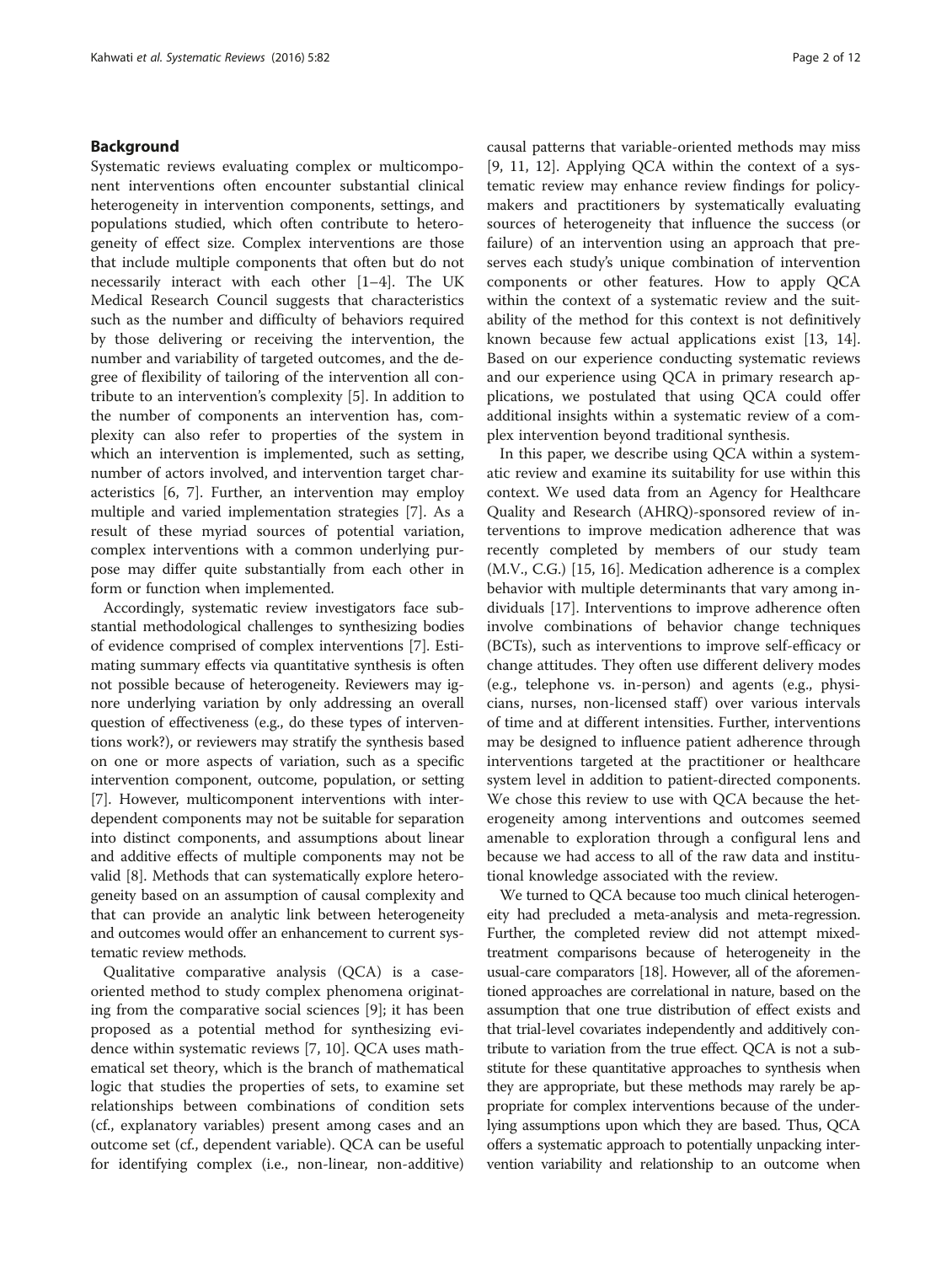the phenomena under investigation can be characterized as complex.

#### Methods

We conducted two substantive analyses using QCA using data that was collected as part of a completed review. The first analysis sought to identify which combinations of patient-directed BCTs used across the body of evidence were necessary and/or sufficient for improving medication adherence, and findings from this analysis are presented in detail in a companion paper in this issue [\[19](#page-11-0)]. The second analysis sought to identify which combinations of implementation features (e.g., agent, mode) used across the body of evidence were necessary and/or sufficient for improving medication adherence. In the present paper, we discuss the methodologic approach applied to both analyses and highlight the added value and challenges we identified through its application in a systematic review.

#### Overview of QCA

Consistent with a case-oriented approach, QCA was originally developed for use with a small to medium number of cases ( $N = 10$  to 50), allowing researchers to preserve the iterative nature of the data collection, analysis, and interpretation that stems from familiarity with the cases, a hallmark of qualitative research. More recently, QCA has been used for applications involving larger sample sizes [\[12\]](#page-11-0). Used within a systematic review context, each individual study within the review represents a case.

QCA preserves the holistic nature of each case throughout the analysis by not deconstructing the case into its component variables for analysis. Unlike variable-oriented methods that are based on probabilistic assumptions, QCA uses data from empiric cases to identify set relationships, which can be interpreted as relationships of "necessity" or "sufficiency" that often characterize causally complex phenomena. These relationships are depicted as a solution that uses Boolean operators, such as "AND," "OR," and "NOT," to formulate verbal statements of the relationship between explanatory variables (i.e., conditions in QCA terminology) and an outcome. The solution generated by QCA is analogous to the expression of a correlational relationship among variables using a regression equation; though unlike probabilistic methods, solutions do not offer an estimate of precision, likelihood of finding results due to chance, nor can they be used for statistical hypothesis testing. A truth table is the analytic device used in QCA, and software is used to conduct most analyses [[12, 20](#page-11-0)]. A detailed methodological description of QCA, a hypothetical example of an analysis, and a glossary of terms related to QCA is provided as supplementary online material (Additional file [1](#page-10-0)).

#### Application of QCA to the completed review

Members of our study team (M.V., C.G.) conducted the completed review using methods associated with the AHRQ Effective Health Care Program (available at [http://www.ncbi.nlm.nih.gov/books/NBK47095/\)](http://www.ncbi.nlm.nih.gov/books/NBK47095/). The completed review was limited to US studies in adults with chronic conditions, excluding patients with HIV/ AIDS, severe mental illness, and substance abuse because these conditions often require specialized interventions not applicable to general medical populations [[15, 16](#page-11-0)]. Of 4124 citations identified in the completed review, 758 full-text articles were screened for eligibility. Of the 67 low- or medium-risk of bias studies included, 62 were randomized clinical trials and five were observational studies. Included studies were conducted among patient populations with ten different clinical conditions. Seven studies included populations with more than one clinical condition. Study authors did not use consistent language or a standard taxonomy to describe intervention type; thus, the review team developed categories of intervention types. Examples included "education with behavioral support," "health coaching," "medication monitoring and reminders," "shared decision-making or decision aids," "case management," and "collaborative care." Because of heterogeneity of populations and intervention types, a quantitative synthesis was not possible. The primary organizing framework for the qualitative synthesis was clinical conditions (e.g., hypertension, diabetes). Within each of the ten clinical conditions, adherence outcomes were synthesized by intervention type. For example, a low strength of evidence grade for benefit was assigned for the use of case management interventions among patients with diabetes based on evidence from three RCTs. Overall, this approach resulted in 40 strata, each of which was assigned a strength of evidence grade based on the one to five studies falling within the stratum. The completed review's analytic framework, key questions, and a summary of the results are provided as supplementary online material (Additional file [2](#page-10-0)). In brief, this review found the most consistent evidence for effectiveness across clinical conditions for interventions that included case management and educational interventions.

We developed an approach to using QCA within the context of a systematic review based on existing standards of good practice for conducting QCA and our experience using the method in non-systematic review applications [[21](#page-11-0)–[23](#page-11-0)]. This approach is depicted in Fig. [1](#page-3-0), and although the figure depicts this approach as sequential, in practice, iterative specification and analysis is typical and consistent with qualitative research approaches.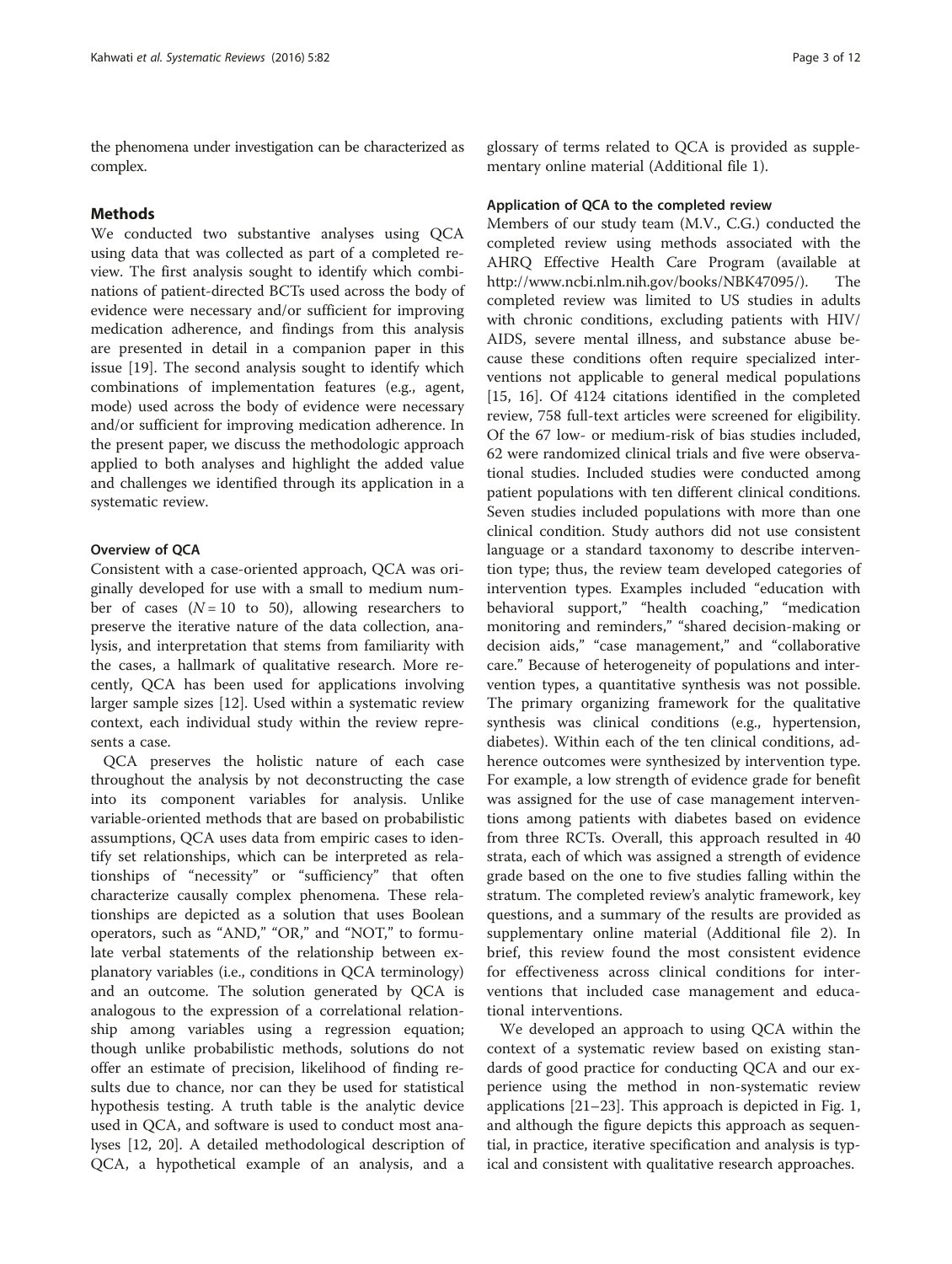<span id="page-3-0"></span>

#### Results

We will use the elements of Fig. 1 to summarize our process of using QCA with systematic review data.

#### Specify configural research questions

As indicated in Fig. 1, we first specified a configural research question, which is a question designed to identify the combinations of conditions that produce an outcome. For each substantive analysis, we specified a single question that combined two of the completed review's key questions. These were key question 1: "Among patients with chronic diseases with self-administered medication prescribed by a provider, what is the comparative effectiveness of interventions aimed at patients, providers, systems, and combinations of audiences in improving medication adherence?" and key question 3: "How do medication-adherence intervention characteristics vary?" Further, we specified both of the configural research questions to reflect causal asymmetry. The respecified research question for the first QCA was "What combinations of behavioral change techniques are present in studies demonstrating improved medication adherence?" and for the second QCA was "What combinations of implementation features, such as agent, target, mode, span, and exposure are present in studies demonstrating improved medication adherence?"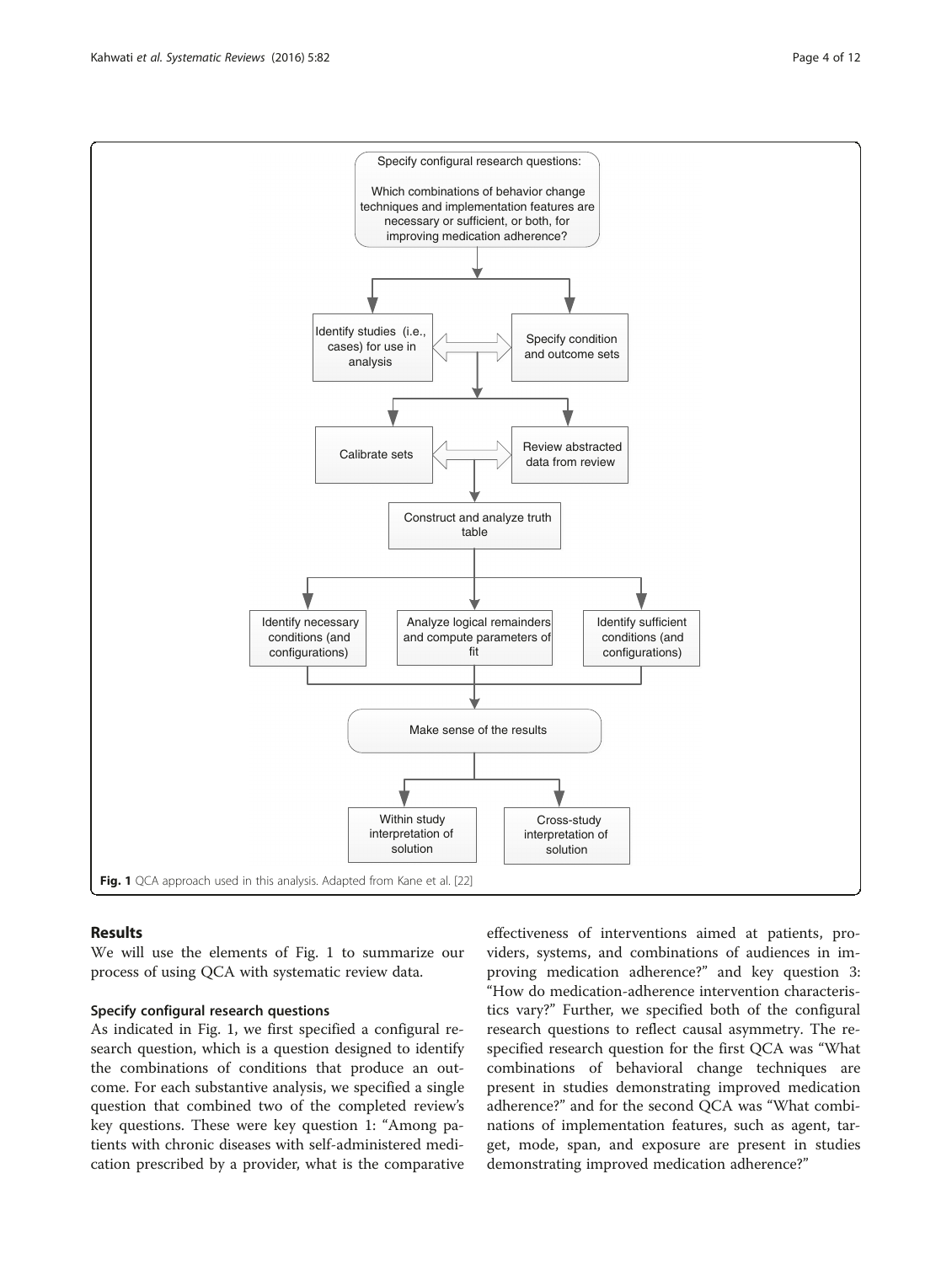#### Identify studies for use in analysis

We defined studies included in the systematic review as the cases for each analysis. Based on how we operationalized the research questions, we excluded seven of the 67 studies from the completed review from both analyses as they were focused on policy or system level interventions and not relevant to the conditions (BCTs and implementation features) that we were interested in exploring. We found that the process used for study selection in a typical systematic review of interventions, which defines inclusion and exclusion criteria using the PICOTS framework (patient, intervention, comparator, outcome, timing, and setting), ensured that the cases included in the QCA were similar enough to be comparable, yet still offered enough diversity in intervention design to enable understanding heterogeneity of effect. Further, this approach provides an explicit and detailed rationale for the selection (or non-selection) of cases, which is a standard of good practice for conducting QCA [\[21](#page-11-0)].

#### Specify and calibrate condition sets and outcome set

Because one of our study aims was to assess the suitability of using QCA in a systematic review context, we used a completed review to determine whether data typically abstracted during a review would be acceptable to use with QCA. Thus, our initial approach was to rely on the review's completed data abstraction files and published evidence tables. However, we adjusted our approach during the course of the analyses to verify and supplement previously abstracted data as we needed additional information not collected during the original review process.

Set calibration refers to the process of assigning a numeric value between 0 and 1 based on data collected from or about the case for each condition set and outcome set included in an analysis. These values are referred to as set membership values and represent the degree to which the case belongs to each of the sets in the analysis. Researchers typically define the rubric that determines what set membership value to assign based on existing theory or information external to the cases at hand. Qualitative and/or quantitative data collected from a case is evaluated against the calibration rubric to determine the specific set membership value that should be assigned to the case. In a crisp-set (cf, binary) calibration scheme, cases are either assigned values of "1" (fully in the set) or "0" (fully out of the set). For example, when trying to establish whether an adherence intervention belongs to the set of studies that are "theory-based," one could examine whether the intervention designers described and cited specific behavioral theories that were used to develop the intervention; if so, the study would be assigned a 1, and if not, the study would be assigned a 0. Non-binary calibration schemes are also possible and are described in more detail in the online supplementary material (Additional file [1](#page-10-0)).

Studies in the completed review used a variety of medication adherence outcomes measured at various time points based on self-report, prescription fills, or medication event monitoring systems ("smart" medication bottles). Some studies used more than one measure of adherence. We reviewed abstracted data and original studies and determined that we would consider studies to be fully in the set of studies with improved adherence if at least one measure of adherence demonstrated a statistically significant improvement as compared to a usual-care comparison group. We chose this calibration rubric because of the lack of a common adherence measure across studies. We considered using a fuzzy-set calibration rubric, which allows for set membership values between 0 and 1; but, the panoply of adherence measures used both within and across studies and the lack of external standards for defining differences in degree of adherence (e.g., "very much improved adherence" from "slightly improved adherence" from "slightly not improved adherence") proved too challenging.

Condition sets used in each analysis are summarized in Table [1.](#page-5-0) The abstracted data and evidence tables that described the BCTs and implementation features used in studies generally provided inadequate information to enable us to calibrate condition sets; thus, we went back to original study publications to obtain more detail and to clarify ambiguous data abstraction entries for nearly all studies.

The BCTs abstracted during the completed review were determined and defined a priori by the review team and derived from a previous meta-analysis of medication adherence interventions and a published taxonomy of BCTs [\[24](#page-11-0), [25\]](#page-11-0). One study reviewer captured a study's use of each BCT as "yes" or "no" or "unclear" based on information available in the published intervention description, and this was confirmed by a second reviewer. Thus, studies could be identified as using multiple BCTs. To studies that used a BCT, we assigned a set membership value of 1 for that BCT, and we assigned studies that did not use a BCT, or for which use of the BCT was unclear, a set membership value of 0. We also conducted sensitivity analyses with an alternate rubric that calibrated "unclear" as BCT use.

A challenge we encountered for the first analysis was the large number (12) of BCTs identified during abstraction in the completed review. With this many conditions, we were concerned about limited diversity that would result by including too many condition sets for the fixed number of studies (60). We winnowed the number of included condition sets to nine by eliminating three BCTs that were used by fewer than three studies. We attempted to further reduce the number of BCTs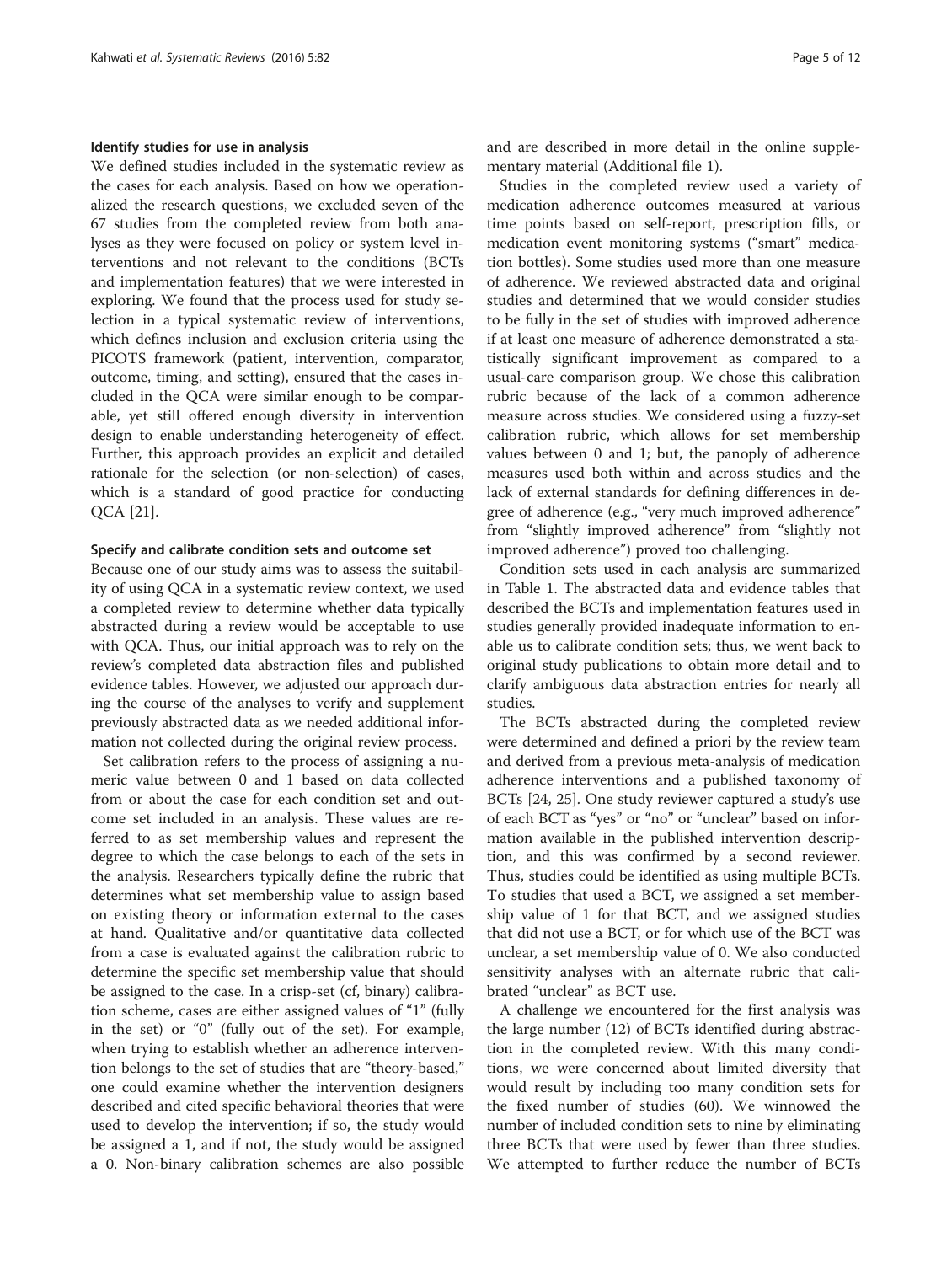<span id="page-5-0"></span>Table 1 Conditions sets used in two qualitative comparative analyses (QCA) within an existing systematic review of medication adherence interventions

#### Analysis 1

Behavior change techniques used<sup>a</sup>

Increasing knowledge—provision of general information about behavior-related health consequences, use of individualized information, increase in understanding/memory enhancement

Increasing awareness—risk communication, self-monitoring, reflective listening, behavioral feedback

Providing facilitation—ongoing professional support, dealing with adverse effects, individualizing/simplifying regimen (fewer pills, fewer medications, less frequent dosing, timing of dosing to fit individual schedule), reducing environmental barriers

Increasing self-efficacy—modeling, practice/skills training, verbal persuasion, coping response, graded tasks, reattribution of success/failure

Supporting intention formation—general intention, medication schedule, goals, behavioral contract

Increasing use of action control techniques—cues/reminders, self-persuasion, social support

Changing attitudes—targeting attitudes toward adherence behaviors

Supporting behavior maintenance—setting maintenance goals, relapse prevention

Using motivational interviewing—client-centered yet directive counseling style that facilitates behavior change through helping clients resolve ambivalence

#### Analysis 2

Implementation features

Intervention agent—the entity interacting with the intervention target to provide the intervention, for example health care professional, research assistant, automated computer or phone agent

Intervention target—the entity receiving the intervention, for example patient, provider, health care system, or combination

Span—the total length of time (in weeks) over which the intervention was provided

Mode of delivery—the mechanism through which the intervention was provided, for example in-person, over the phone, or virtually (online, text message, email, chat room, etc.)

Exposure—the total dose of the intervention (in minutes)

<sup>a</sup>A total of 12 behavioral change techniques were evaluated and abstracted during the completed review; we included these 9 in the QCA

included in analysis by combining two BCTs to create a macrocondition, a typical strategy in QCA to reduce the number of included condition sets. However, we found the BCTs too conceptually distinct to combine into a single macrocondition. Thus, we could not implement a QCA standard of good practice with respect to keeping the number of condition sets relative to the number of cases at a reasonable level [\[21](#page-11-0)].

For the second analysis, which evaluated implementation features, we specified condition set-based implementation features that the completed review authors determined a priori and captured during study abstraction. These features, listed in Table 1, included intervention agent, target, span of intervention over time, mode of delivery, and intervention exposure. Information about these characteristics was captured by the review team using unstructured abstraction fields. For three of the condition sets, target, agent, and mode, the review team collapsed abstracted data into multivalue, mutually exclusive, categories for descriptive reporting of intervention characteristics.

We evaluated whether the multivalue categorical groupings for target, agent, and mode could be further collapsed into dichotomous categories for a crisp-set calibration rubric. For target, the review team used information from the published description to assign each study to one of three categories: patient-only, combination of patient and provider, combination of patient and provider and system. For our analysis, we decided that the inclusion of a provider or system target, in addition to targeting the patient, was a key distinction as provider and system interventions would require additional training, infrastructure, and expense. Thus, we considered a study as "fully in" for the target condition set if the intervention targeted a provider or system in addition to a patient. Studies targeting only patients were considered "fully out" of the set. Similarly for *mode*, we first evaluated the completed review's categorical groupings before deciding that a key design feature relevant to policy-makers and practitioners would be whether the intervention was delivered in-person versus some other mode (e.g., telephone, virtual, automated) because of secular trends in virtual care, convenience to patients, and perhaps lower costs. We developed two alternatives to accommodate interventions with mixed modes, where some of the intervention was delivered in person and some delivered by phone or virtually. For calibration of the agent condition set, we considered studies that used licensed health care professionals (e.g., nurse, physician, pharmacist) as fully in, and studies that used agents described as research assistants, health coaches, or other non-licensed types of staff as fully out.

The calibration of the final two condition sets in the second analysis, time *span* of intervention and intensity of exposure, exemplified the iterative back and forth between theory and empirical information from the cases at hand that is a QCA standard of good practice [\[21](#page-11-0)]. Study abstractors captured raw data about these two condition sets in an unstructured format during the review. We first transformed the raw data into standardized numeric values such that time span was represented in "weeks" from beginning to end of the intervention and the total time spent exposed to the intervention was represented in "minutes." Because exposure information in some studies lacked detail, we made assumptions regarding average length of a clinic visit, telephone contact, or time spent exposed to an automated intervention when it was not specifically provided. For simplicity in interpretation, we chose to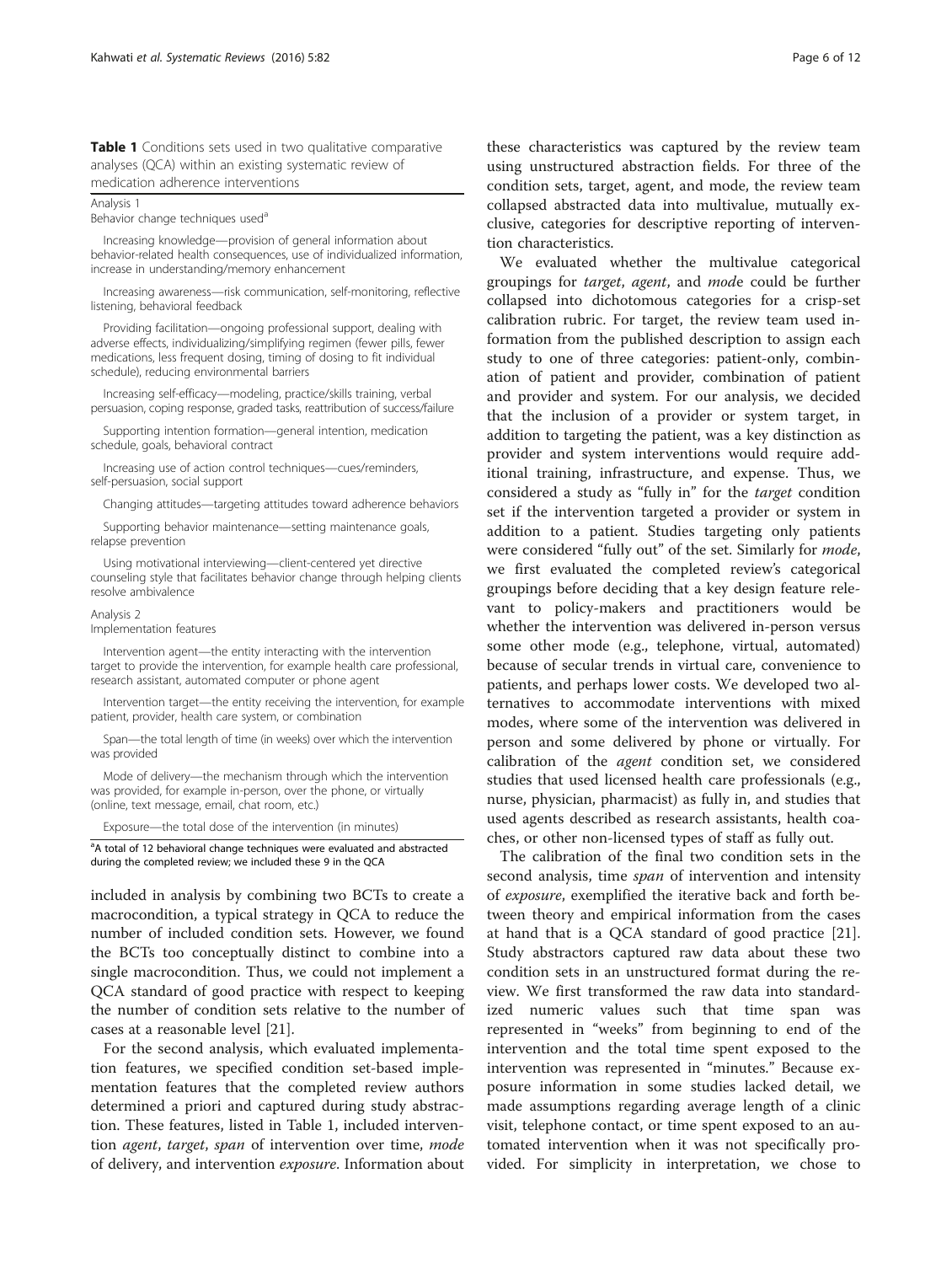calibrate span and exposure with crisp sets. We contemplated various thresholds guided by the following considerations:

- 1) Select the calibration threshold with some knowledge of the range of values represented within our studies to avoid setting it too high or too low such that most studies would be in or out of the set.
- 2) Incorporate our substantive experience with behavioral interventions regarding what would be considered a threshold for a longer span or a higher exposure, but convey the condition sets using their numeric threshold value rather than terms such as low or high to mitigate concerns over the inherent arbitrariness of wherever we placed the threshold (e.g., span >12 weeks is "in," rather than "long span"  $is$  " $in$ ").
- 3) Test alternative thresholds in sensitivity analyses to assess the robustness of our findings with respect to the placement of the calibration threshold.

Ultimately, our main analysis used a calibration threshold of greater than or equal to 12 weeks as fully in the *span* condition set and a threshold of greater than or equal to 120 min as fully in the exposure condition set. In sensitivity analyses, we evaluated a *span* threshold of 6 weeks and two exposure thresholds, 60 and 240 min. We identified some differences in findings, and all supplemental analyses were made available as appendices to the main substantive analysis to support transparency and demonstrate the sensitivity of findings to changes in calibration thresholds.

#### Construct and analyze the truth table

For each analysis, we transformed the raw data matrix of set membership values into a truth table, which places studies with the exact same configuration of set membership values for condition sets into the same truth table row. The number of logically possible truth table rows in an analysis is equal to  $2^k$ , where  $k$  is equal to the number of included condition sets; thus, the truth table for the first analysis contained 512 (i.e.,  $2^9$ ) rows and the table for the second analysis contained 32 rows (i.e.,  $2^5$ ). In both analyses, some of the truth table's logically possible configurations were not present in any studies so these rows are "empty" of any empiric cases and are called logical remainders. The truth table is the analytic device in QCA for determining which configurations of condition sets consistently demonstrate the outcome. If all studies within a truth table row demonstrate improved adherence, then that row is coded as fully in or 1 with a consistency of 100 %. Rarely do real-world phenomena exhibit perfect consistency. In QCA, rows with a consistency of less than 100 % (also referred to as

contradictory rows) can still be coded as 1 and included in sufficiency analyses if row consistency is above a prespecified level. Different thresholds for consistency can be used based on the nature of the research question, data quality, and number of cases, but typical thresholds are between 75 and 90 % [\[21](#page-11-0)].

Using the truth table created for each analysis, we identified set relationships between condition sets and configurations of condition sets and the outcome set. As described in the supplemental online materials (Additional file [1\)](#page-10-0), superset relationships between condition sets and an outcome set can be interpreted as indicating necessary conditions. Similarly subset relationships between condition sets and an outcome set can be interpreted as indicating sufficient conditions. We used Stata Version 13 (StataCorp, College Station, TX) to create  $2 \times 2$  contingency tables using set membership values for each condition set and the outcome set. Data from these tables are interpreted through a set-theoretic lens, meaning that the proportions produced by the table are interpreted as the consistency of each condition as a necessary condition for the outcome (% of cases in the outcome set that are also in the condition set) or as a sufficient condition for the outcome (% of cases in the condition set that are also in the outcome set). In the first analysis, we identified one BCT (techniques that increase knowledge) as individually necessary and one BCT (techniques that increase self-efficacy) as individually sufficient; in the second analysis, we did not identify any individually necessary or sufficient conditions.

Though an assessment of individually necessary or sufficient conditions is the initial analytic step, it is the evaluation of configurations of condition sets that allows QCA to offer powerful insights into complex causal patterns. For a configuration of condition sets to be necessary, it would need to be consistently present among all studies with the outcome of "improved medication adherence." We did not identify two or more individual necessary condition sets in either analysis, and because formal logic prescribes that no configuration can be considered necessary unless each individual component condition set is necessary, we quickly discerned that we would not need an assessment of necessary configurations.

We used fsQCA version 2.5 to conduct sufficiency analyses for configurations [[26\]](#page-11-0). In crisp-set QCA, the configuration of set membership values in each row of the truth table where the outcome set is 1 represents as expression of sufficiency. In other words, if the outcome is consistently present among cases within the row, then that unique combination of condition sets (i.e., presence or absence of conditions in a crisp-set scheme) is a sufficient pathway to the outcome. If multiple truth table rows consistently demonstrate the outcome, then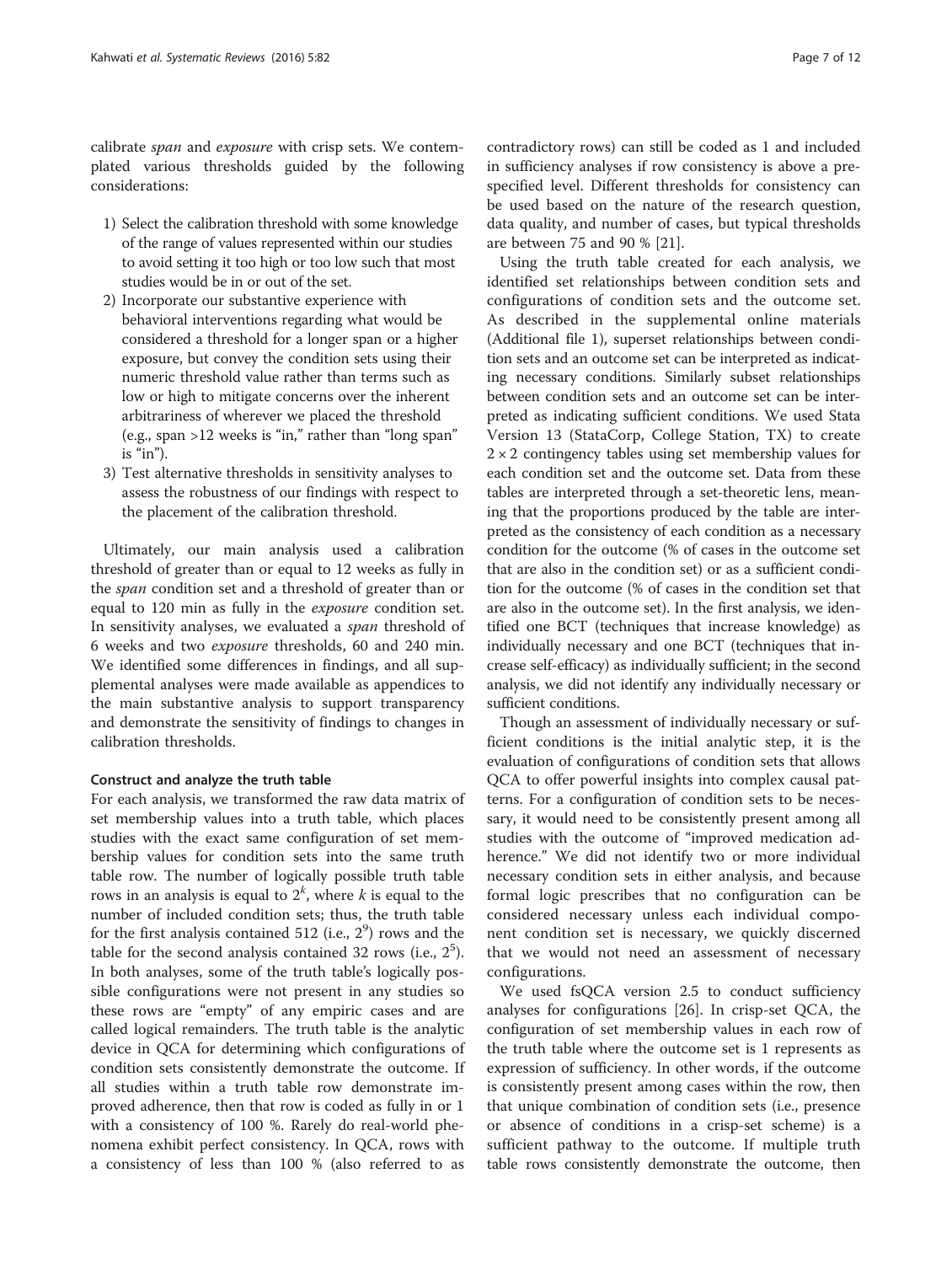multiple sufficient pathways are present (i.e., an equifinal solution). The most complex expressions of sufficiency can be taken directly from truth table rows; however, these statements are often unwieldy in the number of conditions and operator terms (ANDs, ORs, NOTs), which makes them difficult to interpret. These expressions can be logically minimized to simpler expressions with fewer terms and operators that are still logically consistent with the more complex expression, but easier to interpret.

The fsQCA software uses the Quine-McCluskey algorithm to perform this minimization procedure. The basis of this minimization procedure is that if two truth table rows with the same outcome differ in set membership value of only one condition set, then that condition set is irrelevant for producing the outcome in that row and can be eliminated. The two rows can be merged resulting in a simpler expression of sufficiency. This algorithm is repeated such that all truth table rows are compared and reduced until no further simplification is possible. In actuality, three variants of the minimization procedure are used to produce three variants of a solution, the conservative, the intermediate, and the parsimonious solutions. These three solutions are all logically consistent with each other but represent different degrees of parsimony and

differ with respect to whether logical remainders are used as part of the minimization procedure.

Ultimately, we identified seven sufficient configurations in the intermediate solution for the first analysis and four sufficient configurations for the second analysis. A summary of these results is in Tables 2 and [3](#page-8-0). We computed parameters of fit to describe how well the set relationships we identified deviate from a perfect set relationship (i.e., consistency) and how well the solutions identified explain the outcome across all empiric cases included (i.e., coverage). See the online supplementary materials (Additional file [1](#page-10-0)) for additional information regarding parameters of fit.

#### Make sense of the results

We examined the studies covered by configurations in the identified solutions to narratively describe how these solutions were represented within a study and across studies for each analysis. The process of relating solution findings back to the studies was instructive for identifying the need for adjustments in condition set calibration. This process also helped us to think beyond numeric coverage levels when considering the relevance of the various configurations to the outcome that we identified.

Table 2 Summary of findings from analysis 1 evaluating combinations of behavior change techniques used by effective adherence interventions

| Combinations of behavior change techniques |                                                                                                                                                                        | Consistency <sup>b</sup> (%) | Coverage<br>Number of cases<br>(raw <sup>c</sup> (%)/unique <sup>d</sup> (%)) |
|--------------------------------------------|------------------------------------------------------------------------------------------------------------------------------------------------------------------------|------------------------------|-------------------------------------------------------------------------------|
| Combination 1                              | Increasing knowledge AND enhancing self-efficacy                                                                                                                       | 100                          | 17 cases<br>(50/44)                                                           |
| Combination 2                              | Using motivational interviewing AND not using facilitation                                                                                                             | 100                          | 4 cases<br>(12/6)                                                             |
| Combination 3                              | Enhancing self-efficacy AND using intention formation AND<br>improving attitudes AND not increasing awareness                                                          | 100                          | 2 cases<br>(6/0)                                                              |
| Combination 4                              | Using action control AND not increasing knowledge AND not<br>using facilitation AND not using maintenance strategies                                                   | 100                          | 1 case<br>(3/3)                                                               |
| Combination 5                              | Enhancing self-efficacy AND using intention formation AND<br>improving attitudes AND not using facilitation AND not using<br>maintenance strategies                    | 100                          | 2 cases<br>(6/0)                                                              |
| Combination 6                              | Increasing knowledge AND using facilitation AND increasing<br>awareness AND using intention formation AND using action<br>control AND not using maintenance strategies | 100                          | 2 cases<br>(6/6)                                                              |
| Combination 7                              | Increasing knowledge AND using facilitation AND improving<br>attitude AND not increasing awareness                                                                     | 100                          | 3 cases<br>(9/9)                                                              |
| Solution <sup>a</sup> (%)                  |                                                                                                                                                                        | 100                          | 76                                                                            |

<sup>a</sup>The solution is the conjunction of all combinations identified; solution coverage refers to the number of studies that include at least one of the identified combinations of behavioral change techniques. The solution coverage for intermediate solution was 76 %, which means 26 of the 34 studies were represented by one or more of the identified combinations, leaving 8 effective studies unexplained

bConsistency refers to the proportion of studies covered by sufficient combinations of behavioral change techniques that demonstrated improved adherence Raw coverage is the number of studies with the configuration of conditions (N varies by configuration) divided by the number of studies demonstrating improved medication adherence ( $N = 34$ ). Studies may be covered by more than one configuration because of the logical minimization that occurs to generate more parsimonious combinations of conditions and condition complements. Raw coverage can vary between 0 and 100 %, with higher coverage representing more empirical relevance

dUnique coverage is the number of studies that are only covered by the configuration (N varies by configuration) divided by the number of studies demonstrating improved adherence  $(N = 34)$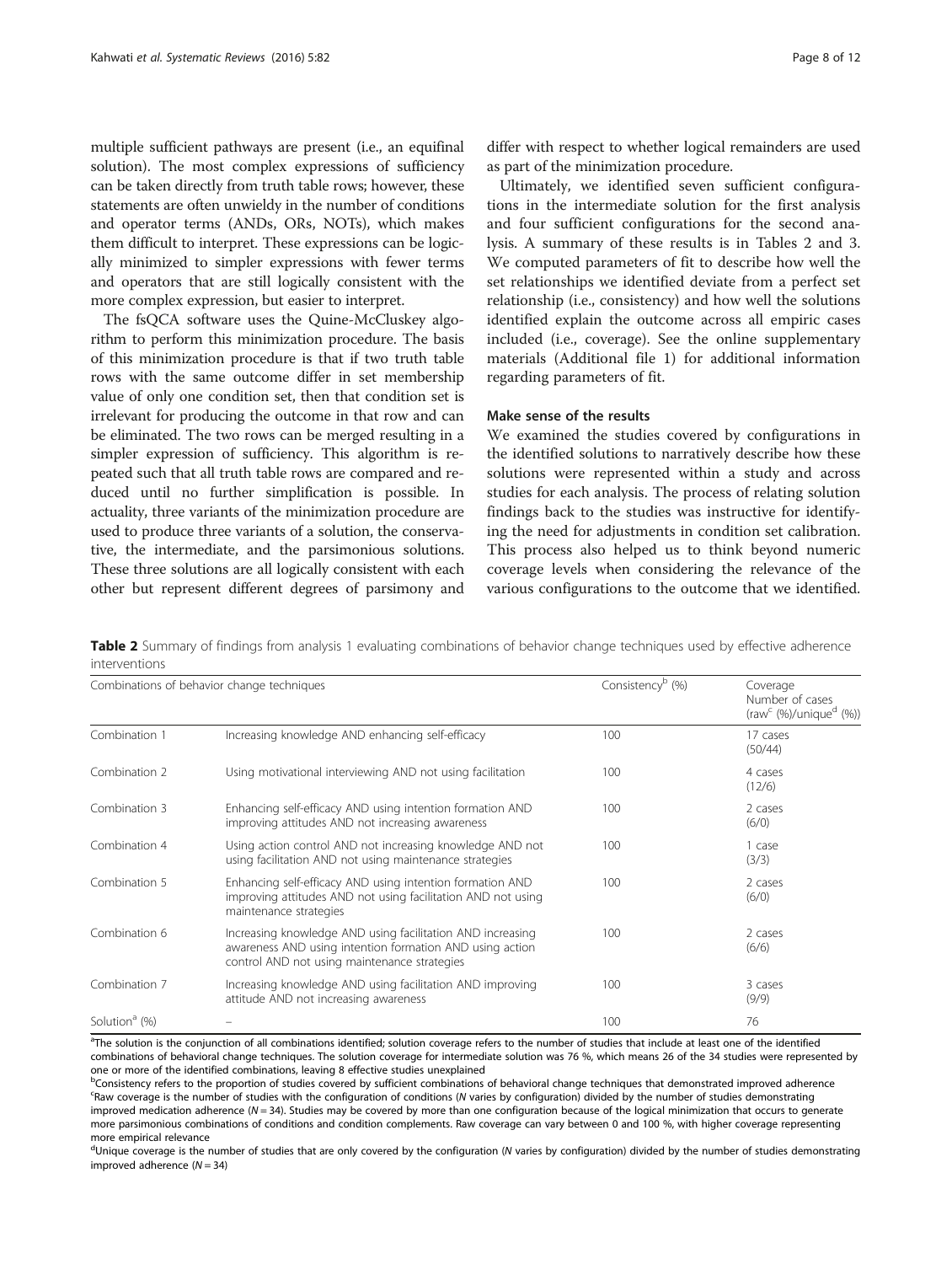| Combinations of implementation features (agent, exposure, mode, time span, target) |                                                                                                                                                                                                                  | Consistency <sup>b</sup> (%) | Coverage<br>Number of cases<br>(raw <sup>c</sup> (%)/unique <sup>d</sup> (%)) |
|------------------------------------------------------------------------------------|------------------------------------------------------------------------------------------------------------------------------------------------------------------------------------------------------------------|------------------------------|-------------------------------------------------------------------------------|
| Combination 1                                                                      | Agent: uses staff other than licensed health care professionals<br><b>AND</b><br>Target: patients plus provider and/or systems                                                                                   | 100                          | 6 cases<br>(18/12)                                                            |
| Combination 2                                                                      | Agent: uses staff other than licensed health care professionals<br><b>AND</b><br>Exposure: less than 120 minutes<br><b>AND</b><br>Mode: no face to face component<br><b>AND</b><br>Time span: more than 12 weeks | 88                           | 8 cases<br>(21/15)                                                            |
| Combination 3                                                                      | Agent: licensed health care professionals<br><b>AND</b><br>Exposure: more than 120 minutes<br><b>AND</b><br>Mode: includes a face to face component<br><b>AND</b><br>Time span: less than 12 weeks               | 100                          | 4 cases<br>(12/12)                                                            |
| Combination 4                                                                      | Agent: licensed health care professionals<br><b>AND</b><br>Exposure: more than 120 minutes<br><b>AND</b><br>Time span: more than 12 weeks<br><b>AND</b><br>Target: patients only                                 | 100                          | 4 cases<br>(12/12)                                                            |
| Solution <sup>a</sup> (%)                                                          |                                                                                                                                                                                                                  | 95                           | 56                                                                            |

<span id="page-8-0"></span>Table 3 Summary of findings from analysis 2 evaluating combinations of implementation features used by effective adherence interventions

<sup>a</sup>The solution is the conjunction of all combinations identified. Solution consistency refers to proportion of studies covered by sufficient combinations of behavioral change techniques demonstrated improved adherence. Solution coverage refers to the number of studies that include at least one of the identified combinations of implementation features. The solution coverage for intermediate solution was 56 %, which means 19 of the 34 studies were represented by one or more of the identified combinations, leaving 15 effective studies unexplained. Alternative models using different calibration thresholds for exposure were also conducted. Higher exposure threshold (>240 versus <240 min) resulted in slightly lower solution coverage (53 %) and consistency (90 %). Lower exposure threshold (>60 versus <60 min) resulted in higher solution coverage (68 %) and consistency (100 %)

**bConsistency refers to proportion of studies covered by each combination of implementation features that demonstrated improved adherence** 

c Raw coverage is the number of studies with the configuration of conditions (N varies by configuration) divided by the number of studies demonstrating improved medication adherence ( $N = 34$ ). Studies may be covered by more than one configuration because of the logical minimization that occurs to generate more parsimonious combinations of conditions and condition complements. Raw coverage can vary between 0 and 100 %, with higher coverage representing more empirical relevance

dUnique coverage is the number of studies that are only covered by the configuration (N varies by configuration) divided by the number of studies demonstrating improved adherence  $(N = 34)$ 

For example, in the first analysis, we found configurations that included the absence of various BCTs to be less interpretable than configurations mostly characterized by the presence of BCTs since interventions are not typically designed to explicitly exclude a BCT. Similarly, the process of re-reviewing the studies in light of the solutions they exemplified allowed us to reconsider the relevance of the knowledge BCT condition set, which we had identified as individually necessary. This condition was present in 57 of the 60 studies we used for the QCA and was generally exhibited within studies as providing patients with information about their disease, the medication used to treat, and benefits and side effects of treatment. Thus, membership in the knowledge BCT set was heavily skewed, and knowledge would likely be a necessary condition of whatever outcome set we defined, a concept described by QCA experts as a "trivial" necessary condition [\[12](#page-11-0)]. Lastly, in keeping with standards of

good QCA practice, we repeated all analyses for the set of studies  $(N = 26)$  not demonstrating improved adherence [[19\]](#page-11-0).

#### **Discussion**

We used QCA within a systematic review to identify combinations of BCTs and combinations of implementation features found among effective medication adherence interventions. The 40 strength of evidence grades in the completed review provided readers with a synthesis of the magnitude and direction of effect for 40 small groups of studies, each group characterized by the same clinical condition and type of intervention [\[16](#page-11-0)]. The QCA results we identified complement the completed review findings by synthesizing across the boundaries of clinical condition and typology to identify combinations of BCTs and implementation features present among the entire set of effective interventions. The QCA findings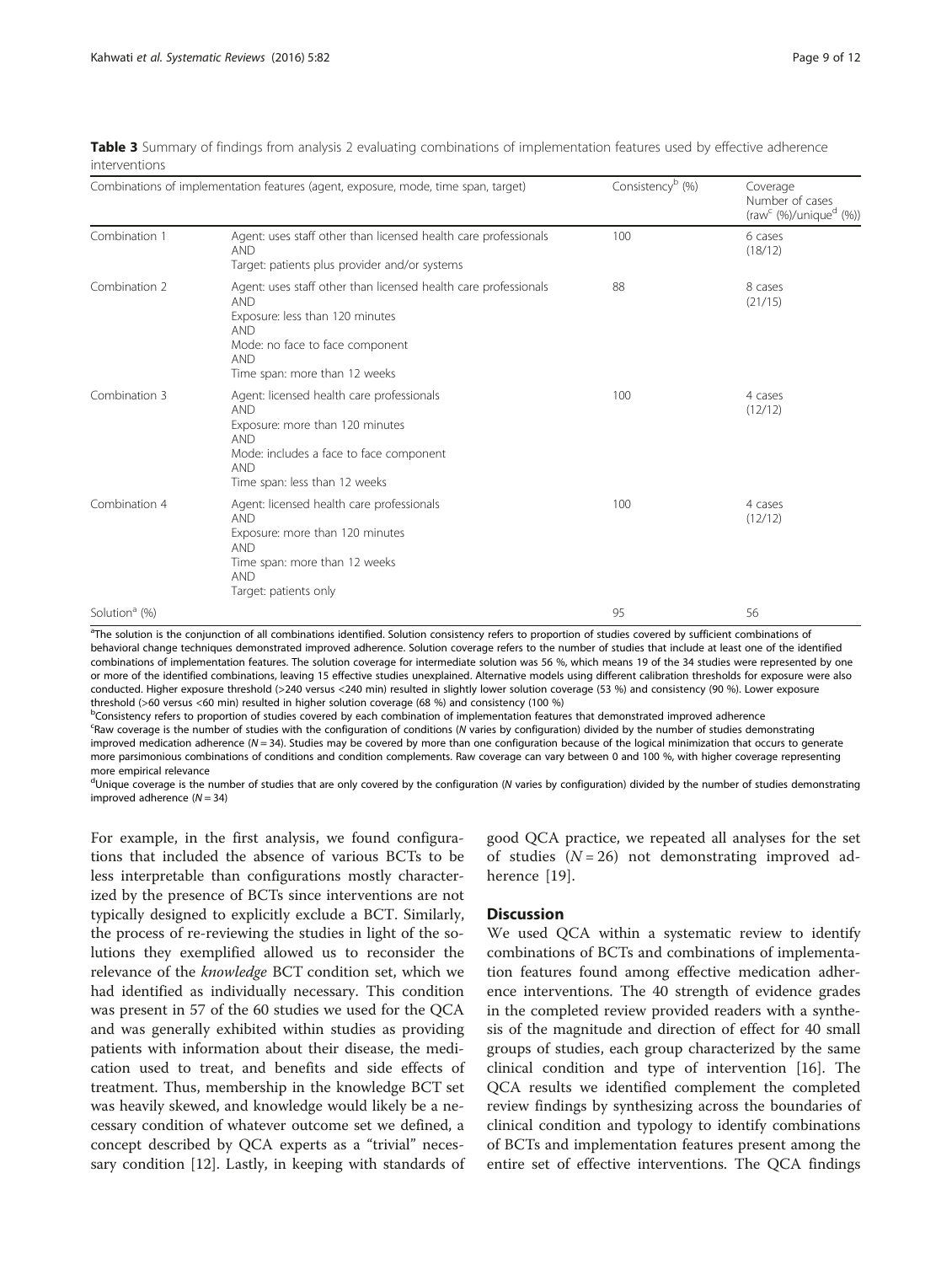are not a replacement for the findings in the completed review; rather, they provide additional insights based on configurational questions. Configurational questions are often not formulated as review key questions or the evidence is deemed insufficient to answer such questions for a variety of reasons—for example, lack of trials with direct comparisons of various different intervention features. Yet, "what is the recipe for effectiveness?" is often the information that practitioners and policy-makers want to know when complex interventions and their outcomes are heterogeneous.

We judged QCA to be suitable for use within systematic reviews based on the similarity of processes that are already part of a typical evidence synthesis. In Table 4, we provide our assessment of the alignment between systematic review and QCA steps, specifically the identification of studies/cases to include, data collection, study/case assessment, analysis, and presentation of findings. Our retrospective application of the method was inefficient, requiring re-review of the original studies at various steps in the process. However, a retrospective

approach was invaluable for identifying challenges and steps that might be required beyond a typical review process in order to apply QCA. Although we identified alignment at a number of steps, how best to present findings within the review deserves further prospective evaluation.

The alignment between systematic review processes and QCA at the study/case assessment step deserves highlighting because of the importance of this step for fidelity to standards of good QCA practice [[21\]](#page-11-0). The distinction between the abstraction tasks of transcribing information from studies into evidence tables and making judgments about the use of various BCTs or implementation features based on information in the studies was not well defined during the original review. Calibration of sets for QCA requires a clear rubric for making set membership value assignments and a mechanism for recording the rationale for the assignment, similar to the approach used for risk of bias assessments. Making set membership value assignments in tandem with data abstraction may be efficient; however, calibration rubrics

Table 4 Alignment between typical systematic review processes and a QCA process

| Research step                         | Systematic review process                                                                                                                                                                                                                                                                                                                             | QCA process                                                                                                                                                                                                                                     | Alignment                                                                                                                                     |
|---------------------------------------|-------------------------------------------------------------------------------------------------------------------------------------------------------------------------------------------------------------------------------------------------------------------------------------------------------------------------------------------------------|-------------------------------------------------------------------------------------------------------------------------------------------------------------------------------------------------------------------------------------------------|-----------------------------------------------------------------------------------------------------------------------------------------------|
| Identification of cases<br>to include | Formalized process involving a replicable<br>literature search strategy and study<br>inclusion/exclusion criteria defined by<br>dimensions of population, intervention,<br>comparator, outcomes, timing, and<br>setting.                                                                                                                              | Non-mechanistic, researcher-directed<br>process that selects cases that share<br>enough background similarity yet<br>offer heterogeneity with respect<br>to explanatory conditions and the<br>outcome.                                          | Good.                                                                                                                                         |
| Data collection                       | Information from included studies<br>abstracted and put into structured<br>evidence tables. Information abstracted<br>typically includes study setting,<br>population, intervention description,<br>and outcome estimates.                                                                                                                            | No standard approach, varies by<br>study, and dependent on the research<br>question and nature of data being<br>used.                                                                                                                           | Adequate, but could be inefficient if<br>QCA is not planned from the start.                                                                   |
| Study/case assessment                 | Risk of bias: based on researcher<br>assessment of study design and study<br>execution using standard assessment<br>domains.<br>Other elements: reviewer-assigned study<br>attributes based on assessment of<br>information in published study<br>description or provided from authors<br>in response to a query.                                     | Calibration rubric quides process;<br>process should be transparent and<br>replicable based on rubric.                                                                                                                                          | Not well aligned. Current review<br>processes may need strengthening to<br>support a robust calibration process.                              |
| Analysis                              | Qualitative synthesis-narrative summary<br>with strength of evidence grade(s),<br>sometimes stratified for large or diverse<br>bodies of evidence.<br>Quantitative synthesis-meta-analytic<br>methods to produce summary effect<br>estimates for direct and sometimes<br>indirect comparisons. Meta-regression<br>to explore heterogeneity of effect. | Configurational based on<br>non-correlational analysis of set<br>relationships. Includes components<br>involving logical minimization of<br>truth table but also narrative summary<br>exploring cases identified in the<br>solutions generated. | Requires separate steps but should be<br>coordinated such that the analyses<br>complement each other.                                         |
| Presentation of findings              | Typically involves text summary, along<br>with supporting detailed evidence<br>tables and figures supporting<br>quantitative synthesis (e.g., forest plots,<br>meta-regression figures) organized using<br>the key questions of the review's analytic<br>framework.                                                                                   | Typically involves presentation of<br>solutions using symbolic notation<br>and Boolean operators in addition<br>to narrative description of findings.<br>In some cases, Venn diagrams,<br>or X-Y plots can be used to convey<br>findings.       | Unclear. Need additional experience to<br>determine appropriate way to present<br>and integrate QCA findings in a typical<br>evidence report. |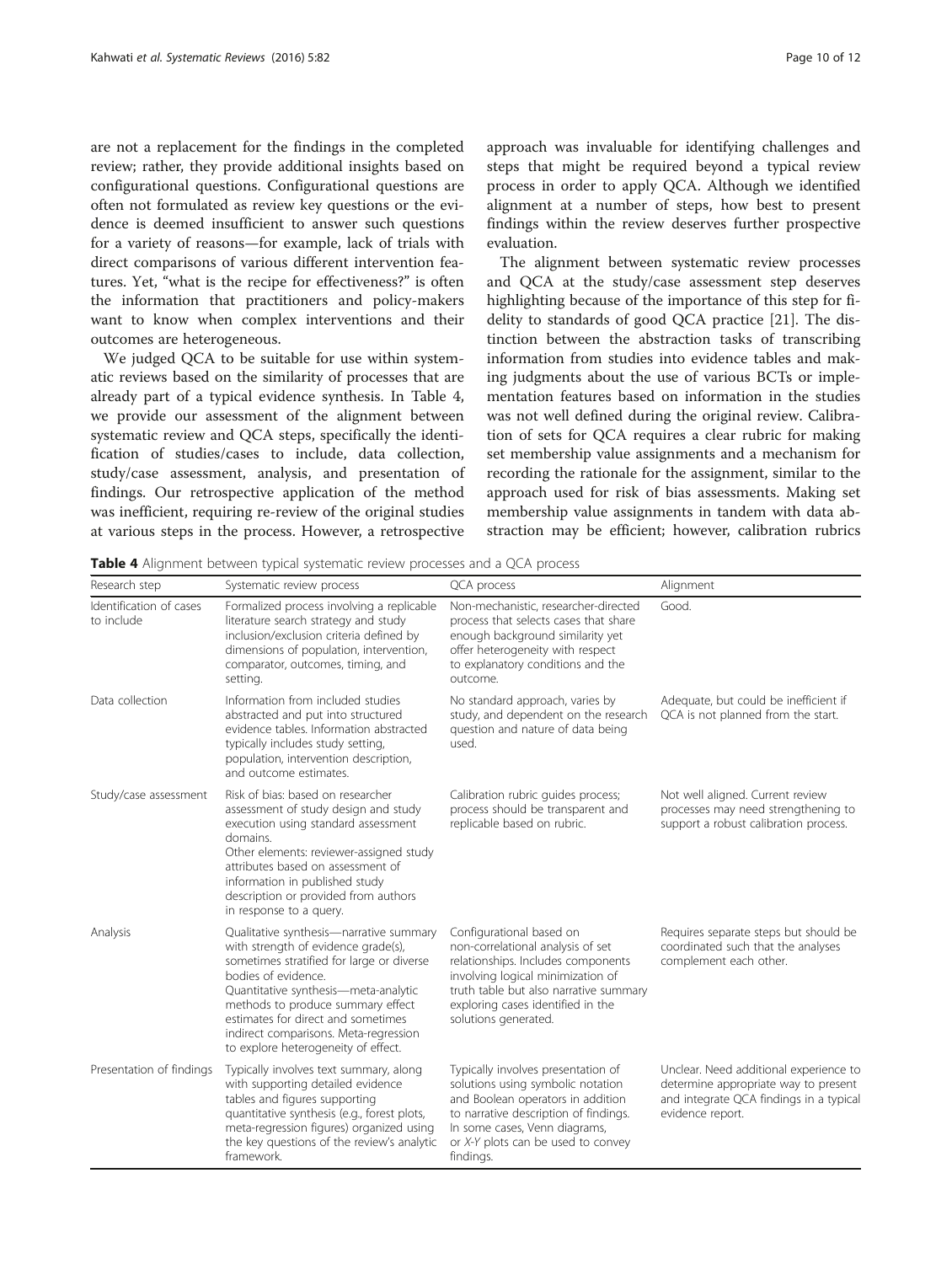<span id="page-10-0"></span>cannot always be determined a priori, and the familiarity with studies gained through abstraction may be helpful for finalizing the rubric. Even the most robust calibration processes may not overcome the paucity of information about intervention components, implementation features available in published study reports. We believe this may be the biggest challenge to applying QCA and encountered this issue in both our substantive analyses. Ultimately, enough information about the study needs to be available to support the set membership value assignment, though sensitivity analyses could mitigate the impact of missing information.

We identified several other applications of QCA within systematic reviews. To date, all applications of QCA to systematic reviews have been published and presented in separate manuscripts, and not as part of the main evidence report. Using data from a subset of studies in a review of community engagement interventions for public health and health promotion, Thomas and Brunton et al. applied QCA to identify which combinations of community engagement methods directed toward pregnant or new mothers were effective for promoting breastfeeding [[13, 27\]](#page-11-0). Although this study had limited diversity and low solution coverage, the investigators could derive additional meaning from the analysis that went beyond the initial qualitative synthesis. We agree with these authors' assertions about the challenge of finding the right balance between parsimony and complexity when defining condition sets. Candy et al. used QCA with a completed Cochrane systematic review to explore relationships between what patients identify as important components of interventions to improve medication adherence for chronic clinical conditions with what components are actually represented within effective interventions [\[14](#page-11-0)]. The authors discuss the challenge with the selection and processing of data that is far removed from its primary source by the time it appears in a systematic review, a challenge we also acknowledge and had not previously encountered in our use of QCA within primary research studies. We concur with the observations of both study authors regarding the lack of intervention detail reported in primary studies limiting the robust application of QCA within a systematic review context.

Our experience is limited to conducting two analyses within the same completed systematic review. Whether QCA is feasible and adds value within reviews that include a smaller or larger numbers of studies or a review that includes many different outcomes or studies where interventions are complex but do not have easily discernible components is uncertain. The extent to which this method could be applied to other systematic reviews of complex interventions is determined by a number of factors, some based on requirements of the method

itself. For example, variability in the outcome is essential to this method; we selected the medication adherence review to apply QCA in part because studies in the review included interventions with demonstrated effectiveness and interventions where effectiveness was not demonstrated. Lastly, our study did not evaluate how to present and integrate results from QCA within a traditional qualitative or quantitative review in a way that minimizes the need for an in-depth understanding of the method, yet provides enough transparency for readers to judge the validity and reliability of the findings.

We offer several recommendations for use of this method in systematic reviews. First, ensure some of the review research questions are configural and based on an a priori understanding of the phenomenon under evaluation. Reviews with fewer than ten studies may not be good candidates for QCA because no more than two to three condition sets can be accommodated without creating substantial limited diversity and patterns among condition sets may just as easily identified by "eye-balling." Finally, we recommend initial calibration rubric design prior to study abstraction for efficiency, but teams should plan to re-specify and re-review studies if needed before making final calibration decisions.

#### Conclusion

In conclusion, QCA offers systematic reviewers an additional tool for evidence synthesis in reviews of complex interventions. Further prospective use of the method during a review is needed to identify further areas for process alignment, method refinement, and how best to integrate and present results from a QCA into a typical evidence synthesis report.

#### Additional files

[Additional file 1:](dx.doi.org/10.1186/s13643-016-0256-y) Detailed description, example, and glossary. This file provides a detailed description of the historical context of QCA, methodologic foundations, and walks through a hypothetical example analysis to illustrate key features of the methods. A glossary of terms is also included. (PDF 521 kb)

[Additional file 2:](dx.doi.org/10.1186/s13643-016-0256-y) Completed review analytic framework, key questions, and summary of findings. This file provides the analytic framework, key questions, and a summary of findings from the completed AHRQ systematic review of interventions to improve medication adherence that was used to examine the suitability of using QCA in a review of a complex intervention. (PDF 156 kb)

#### Abbreviations

AHRQ: Agency for Healthcare Research and Quality; BCT: behavioral change technique; HIV/AIDS: human immunodeficiency virus/acquired immunodeficiency syndrome; PICOTS: patient, intervention, comparator, outcome, timing, and setting; QCA: qualitative comparative analysis; RCT: randomized controlled trial; UK: United Kingdom.

#### Competing interests

The authors declare that they have no competing interests.